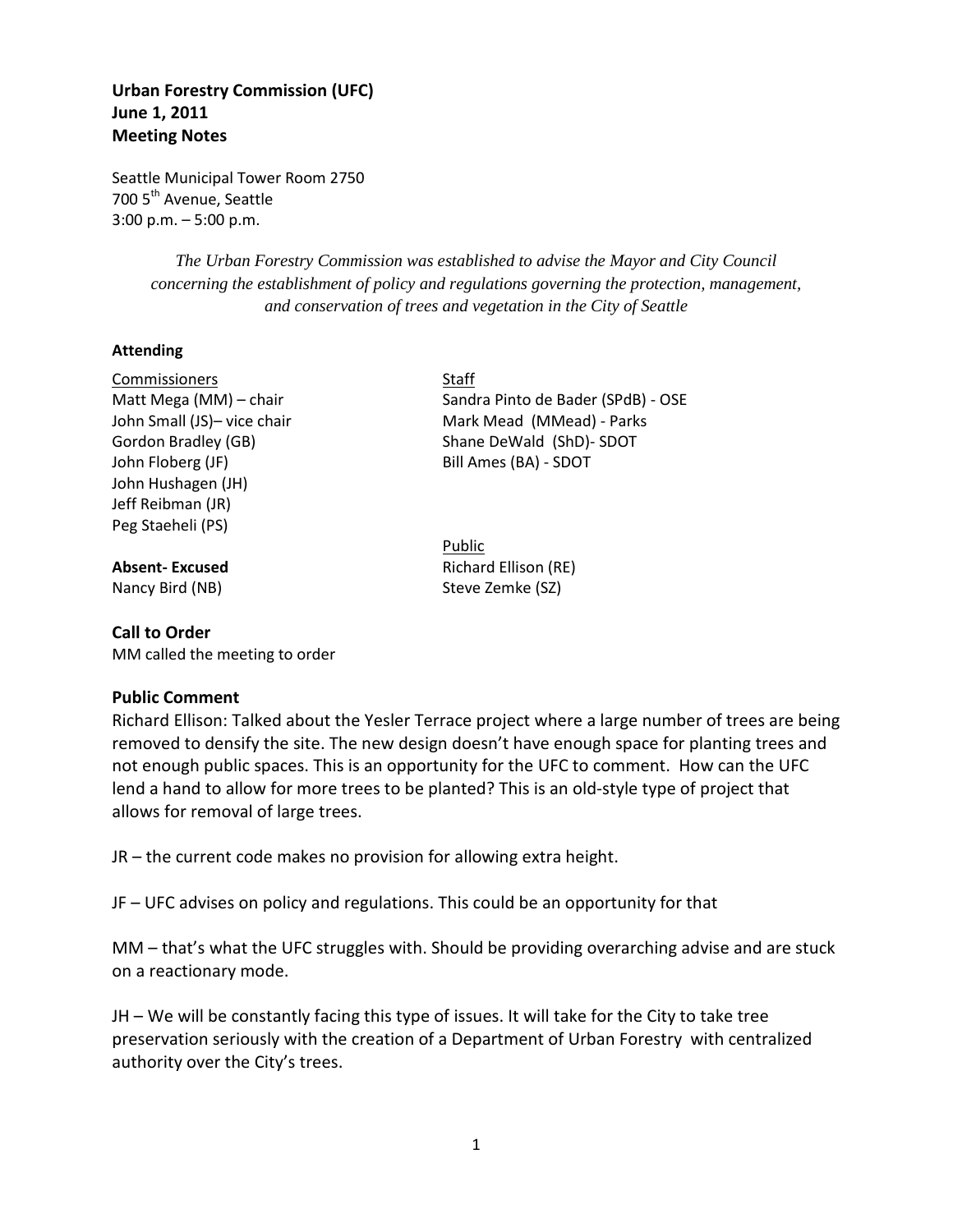ShD – Just last week the Seattle Housing Authority did a presentation to the Design Commission. They are the advisory body on street vacation conditions. These conditions provide an opportunity. The two commissions might want to share information and cooperate. Bill Ames has been working with DPD on a tree inventory.

BA – all the trees at the site are inventoried now. There is a matrix of trees that are candidates for preservation. The project is at the conceptual stage. It's very early in the process. Many of the trees are under power lines and have had poor maintenance. 15% of the trees might be worth preserving. This is a project that will go on for 20 years.

GB – where is the deficiency in the regulatory scheme?

RE – relative to decisions of what trees can be retained and based on what design

BA – trees have been historically toped and due to site conditions and work done to the trees in the past many of them don't lend themselves to preservation.

JR – who in the process gets involved and why aren't they doing something for the trees? Sounds like the Design Commission and DPD? Bigger picture would be long term education so we don't have to do it project by project.

GB – don't anticipate the UFC having to do this project-by-project. Who has the authority to do something?

ShD – the Design Commission is reviewing and advising Council on it.

JR – the steps to affect the process on a project by project basis is to get awareness on the Design Commission of trees as part of the design process and awareness on the planner side.

GB – if there is a deficiency with the policy that is in place that is allowing this to happen

BA – the inventory was carried out by an independent consultant

ShD – would recommend the UFC to check out the SHA presentation to the Design Commission. There was a strong emphasis on tree canopy on the presentation.

## **Parks brief on Bell Street Project**

Commissioner Staeheli excused herself from this discussion.

MMead – This is a small project going on in Bell Street downtown, close to Pike Place Market. Three blocks of right-of-way were given over to Parks to develop a green space. It will be a single lane with pedestrian access on both sides expanded and large trees planted. 45-46 trees will be removed. Tree retention was looked at pretty strongly. Creating a pedestrian causeway similar to Vine street with large trees being planted. They were asking what type of trees they would bring in. They are going to plant 105 trees including River Birch, Tulip Tree, London Plane, and Quaking Aspen. They will use structural soils and silva cells to support large trees.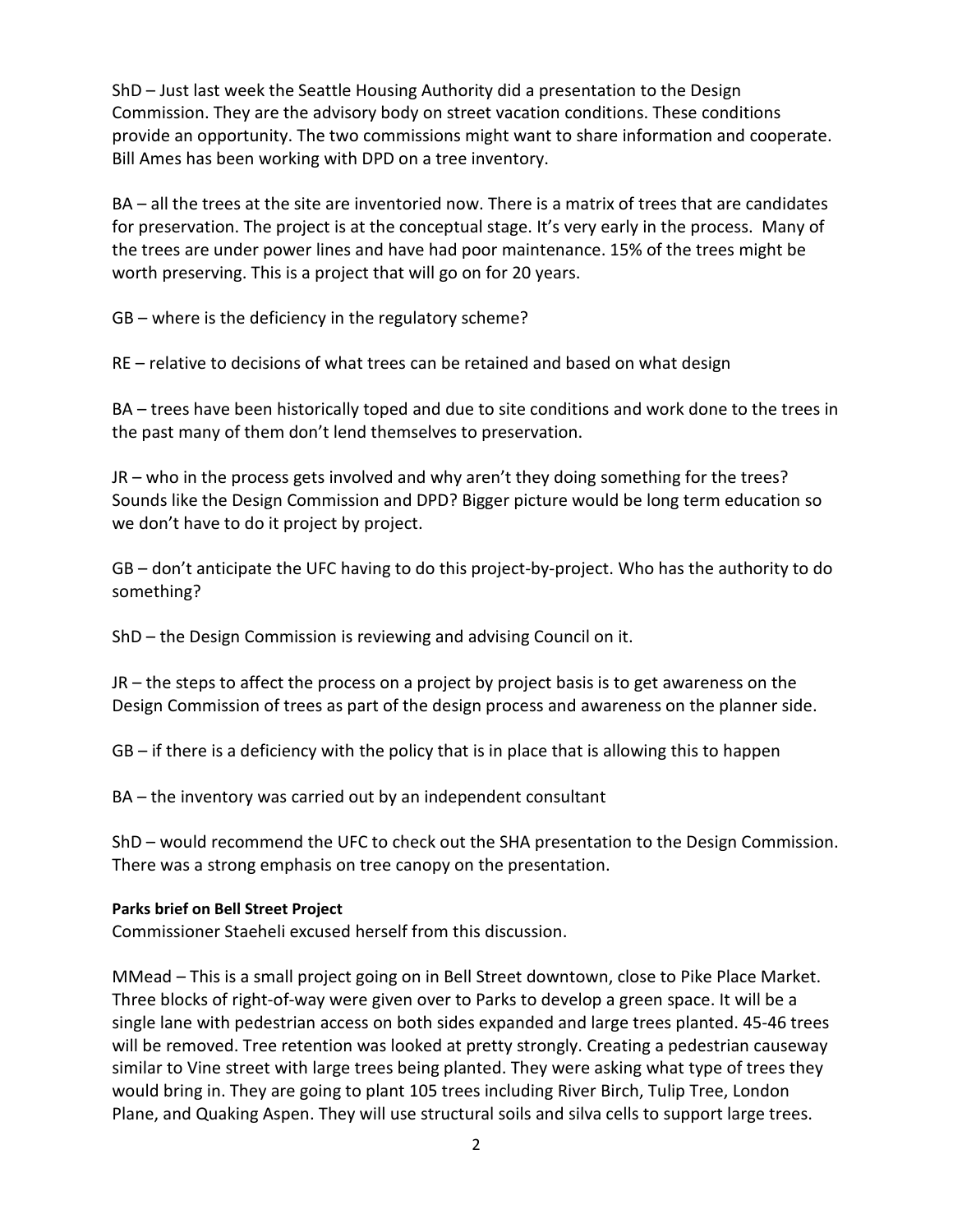They create a space for the trees to have soil under the paving and have space to grow bigger. The project is being funded by the Parks and Green Space Levy. Using \$2.5 million which includes paved surfaces and utilities work. There are large, major underground utilities running through the site.

This is not a normal project in terms of what they are trying to do. This is a great experiment in placing large trees in a urban environment. It will be striking in five years. The majority of the trees being removed are in okay shape but they are in conflict with existing infrastructure and are close to existing buildings. It is very problematic to retain all those trees. My colleagues from SDOT are here to help answer questions.

JR – sounds like a great project. What are the cross streets?

MMead – First to Fifth

JF – are you requesting an action from the UFC?

MMead – No, just making the commission aware. This is a good experiment. Because of SDOT current practices if Parks intends to remove trees they would need to be posted now.

JF – do you anticipate that there will be any controversy?

ShD – SDOT has a new policy of early posting of trees to be removed (during 60% design). Bell St. was one of the first projects where this policy is applied. The project manager has received comments from people that are concerned about the loss of threes. I would like to share these comments with the UFC. It's important for the UFC to hear about project impacts early on.

JH – How do you feel about the tree removals?

ShD – it was her understanding that some trees would be retained. She has been involved with the project for several years interacting with Parks. This is a different proposal and SDOT anticipated that there would be a removal and replacement strategy but it's a change of use to they are leaving this to Parks.

JH – Do you have an opinion on the species selection?

BA – London Plan are great trees but are overused. Birch are believed to cause allergies so SDOT limits the use of Birch.

ShD – Mark was not as involved in the design and choice of trees.

JR – what about conifers?

BA – evergreens were not used due to security concerns.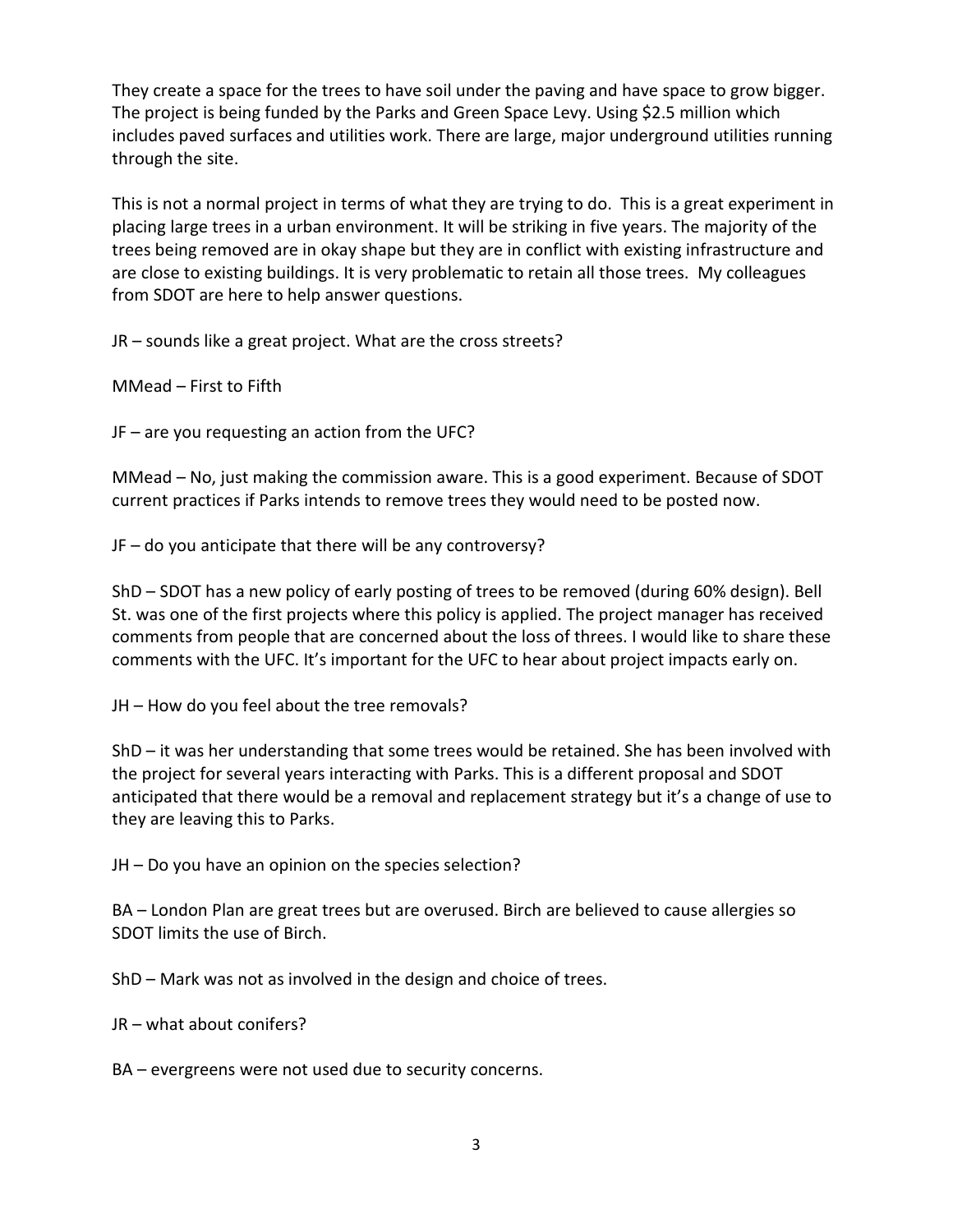MMead – the species list is subject to change. He raised the same issues already mentioned. The species list is variable from an availability standpoint to site selection until you actually do the planting. The design is at 60%... London Plane is a proven item. The group doing the design is amenable to changes. Shape, form and color drive decisions for landscape architects. Looking for things that are going to survive.

There are negative comments about tree removals. The group worked hard to preserve trees but there were conflicts with the underground utilities. Upon receipt of the site they had a lawsuit by someone who tripped on a tree and fractured their jaw. The design team is pushing hard on silva cells. He is happy that the City is making an effort to preserve trees.

JF – The levy does a lot for new parks but not for maintenance

MMead – this is similar to Freeway Park. Have a maintenance and management plan inside of the project. Will there be maintenance dollars? They are working with City Council to create funds to cover facility costs.

JS – will there be future utilities replacement?

MMead – there is a main running down the middle of the street.

SPdB – the reason why Parks came to brief the UFC on this project is because the Urban Forest IDT talked about it and wanted to make sure you were aware of it in case the public reacts to the removals.

JF – has this been done before?

ShD – SDOT is working with WSDOT putting together a structural soil recipe. The trees are getting placards before 60% approval. After 60% it's fine tuning. It's important for the UFC to be aware.

MM – When do we get arborists to start providing input on functional issues of trees besides form, shape and color? Maybe the UFMP update is a good opportunity to talk about canopy instead of number of trees. Canopy impacts and gains. Getting to maintenance costs – get to those arguments.

MMead – All those are great comments. It's important to first ask what one wants to accomplish at the site and then get into the design mode.

GB – what precipitated this project? Are there plans to create more green spaces like this?

MMead – this project has been in the works for years (since 1988). There is not an intention to create more of this. This project is linked to a larger plan for a pedestrian corridor and is a link for a walking corridor. The idea has been around for some time. The true cost of it is probably why it took so long to implement and then jurisdictional issues, how the land would be transferred over, took time.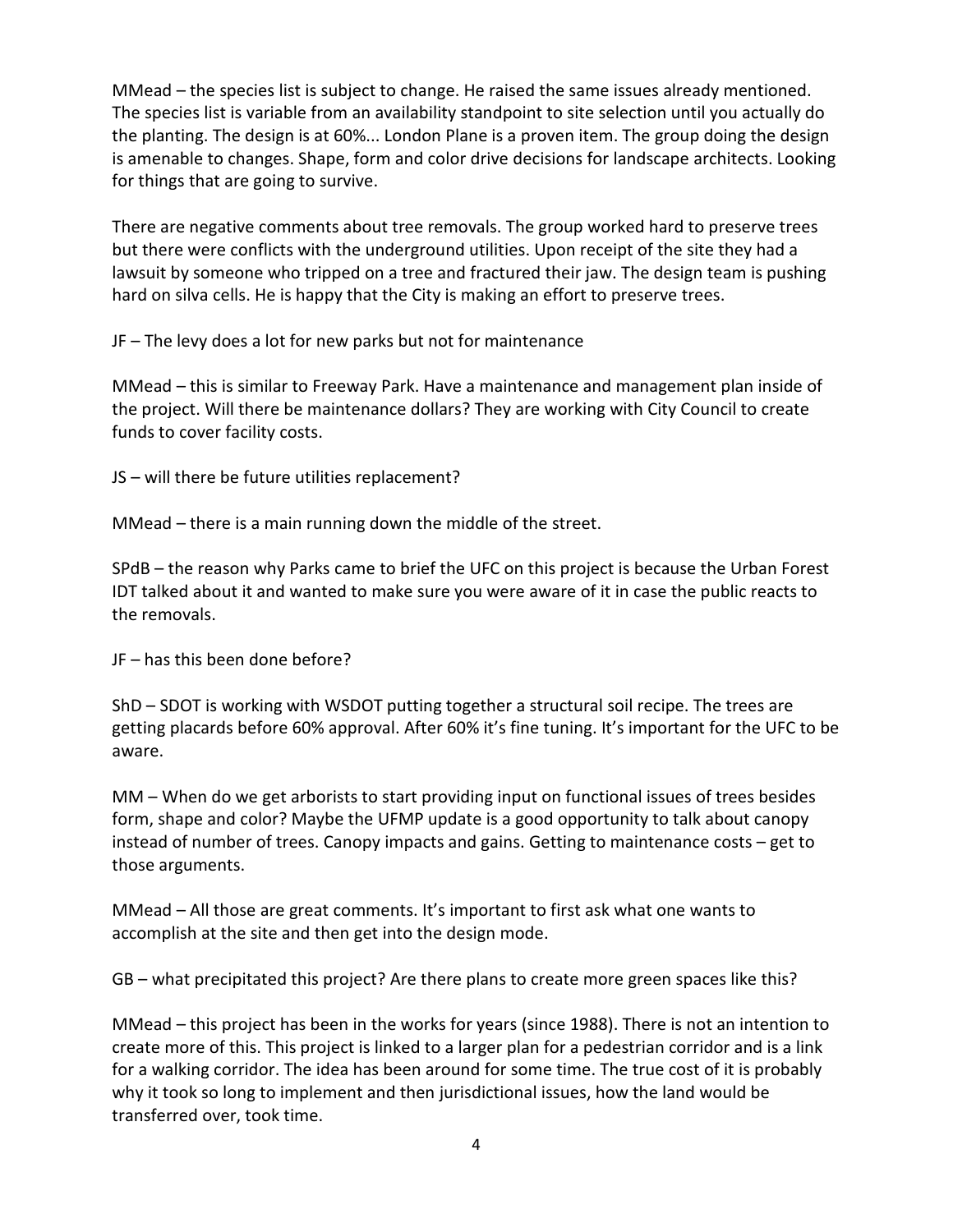JR – this a great spot for it connecting downtown to the pier.

- JH what are the 46 street trees species and sizes?
- MMead Hatch maple 10" and 12" a few larger, and pear, 6"-8" in size.
- ShD Existing condition is not the reason to take those trees out
- JH what about re-planting?
- ShD the smaller ones are being considered for replanting
- MMead cost sometimes doesn't work

## **Approve May 4 and May 11 meeting notes**

**ACTION**: **A motion was made to approve the May 4 meeting notes as written. The motion was seconded and carried. MM and JS abstained.**

# **ACTION: A motion was made to move approval of the May 11 as amended. The motion was seconded and carried. JH abstained**

## **2011 Work Plan review – set goals for ordinance**

MM – doesn't want to lose track of the tree ordinance

PS – it would be best to re-visit after the meeting with the IDT.

SPdB – we talked about setting the meeting up for after the Mayor presented the budget, and he is doing that September 26. So we are having the meeting in early October.

PS - Maybe work on it again in November and make that a focus. Can go back to the stuff we already have. Maybe look at the early stuff in July and be ready to send it out in November.

JS – Take a more generic approach. Set out the goal the UFC sees for ordinance and don't get into the weeds, i.e. one set of rules and regulations for all trees in the City, canopy based, etc.

PS – I was thinking of things when we were more into the goals. Maybe take the letter they wrote to revisit it in July?

JR – would be a good starting point. There is something to be said about city-wide interdepartmental work.

JF – Are you proposing to look at early generic goals.

PS – re-look at our letter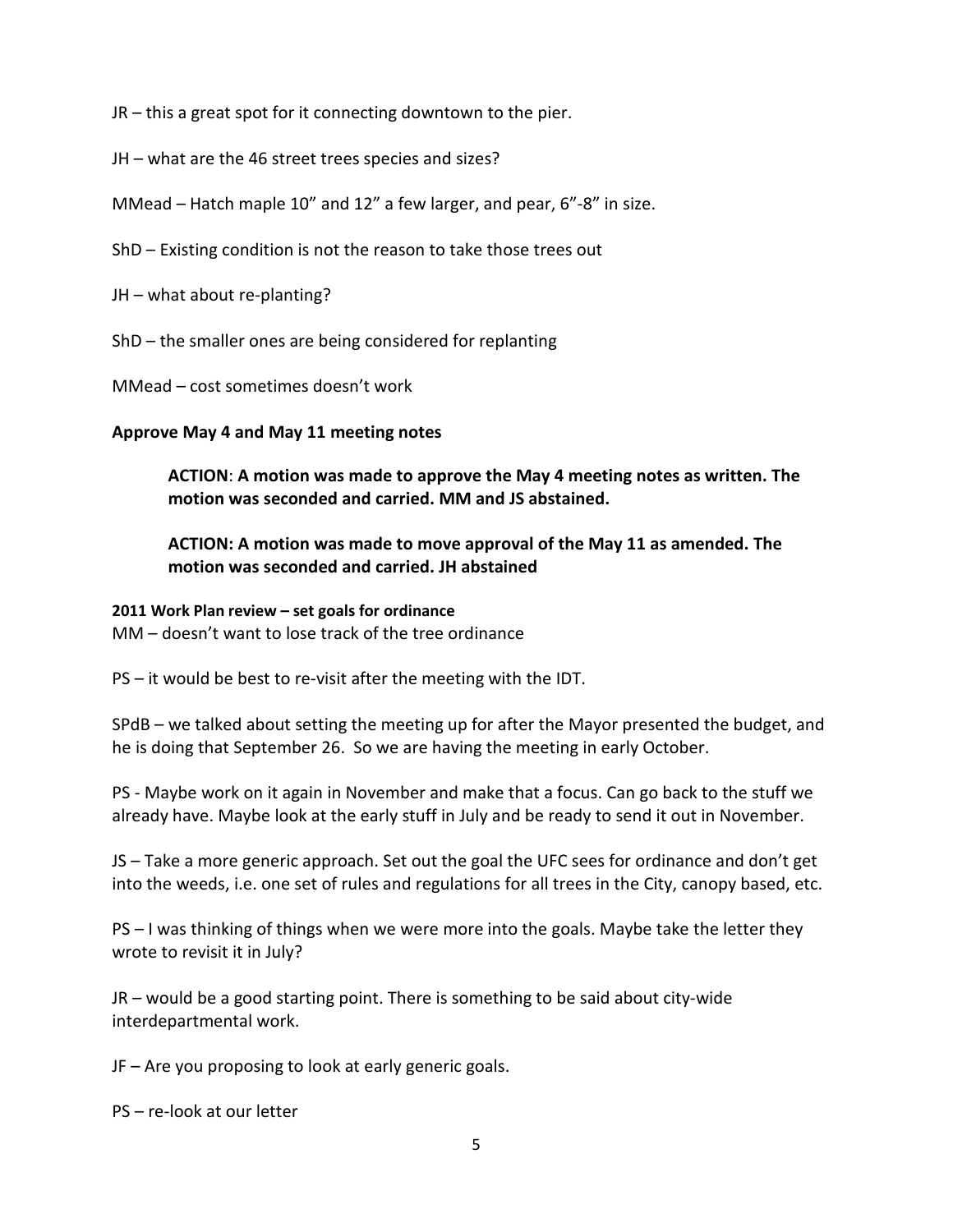JF – we'll also need to prep for the meeting with the IDT.

MM – in July we are going to be reviewing the UFMP and related documents. From there we can figure out what we want to accomplish with the IDT.

SPdB – re-visit the letter as a separate conversation before we dive into the UFMP.

MM – July 6. We might end up cancelling that meeting due to people being out of town.

PS- I agree

MM – Sandra and I will look at the agenda. We can do both on the same day.

PS – some things are weedy

MM – I would also like to see at the whole outreach component of the ordinance. Maybe make suggestions to Council to hold town hall meetings.

GB – the ordinance is related to residential

PS – private, not just residential

GB – sometimes covers commercial? Also development?

MM – Development is covered by the Green Factor

PS – There wasn't anything covering 'I want to take a tree down in my yard'

GB – there is a lot of information in the UFMP when you get into land uses. There seems to be a lot of programs affecting planting and there are different jurisdictions, DPD, SDOT, Parks, doing different things in different land uses. It would be useful to get a picture to figure out where the gaps are.

JR – one half of 1% of the land is developed in a given year

PS – let's watch our word 'this ordinance'. We have no definition or boundary of the ordinance at this time. It stopped. They are going to start over.

SPdB – Brennon was not able to be here but he asked me to remind you that "Councilmember Conlin and the Mayor agreed to postpone any work on DPD's part until 2012. At that time, we will sit down with them to get resolution on the larger question of whether we should require tree removal permits outside of development and if so, when should property owners be allowed to remove trees."

PS – so they tabled it?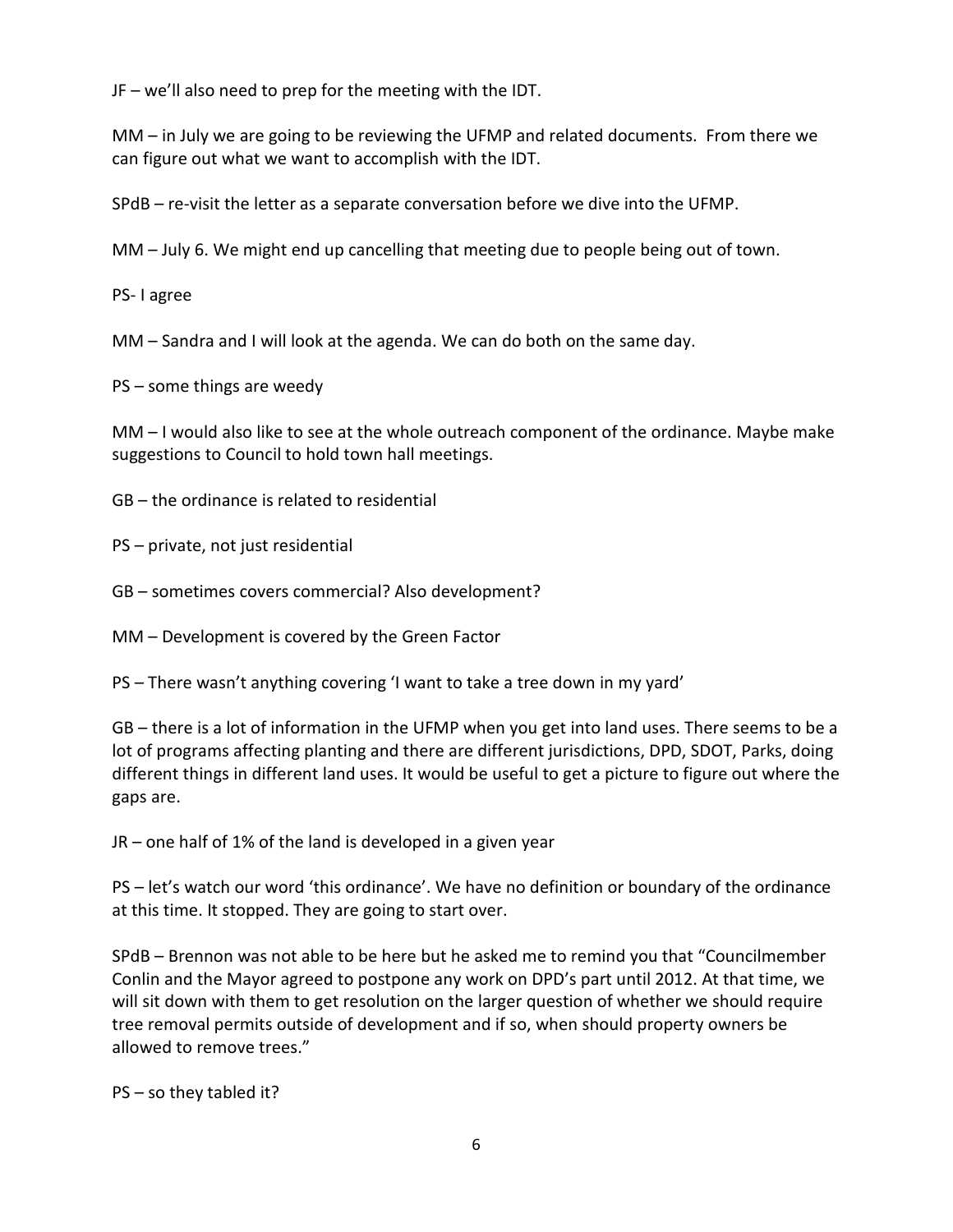Sandra repeated Brennon's email.

PS – I think that's misreading the public comment. That seems way too narrow for what we were hearing. Somebody needs to independently look at what the public was talking about. It's more than just tree removal permits.

MM – we might recommend to broaden this again. It's complex.

JF – public comment that went to DPD?

JR – I would assume that when we re-start the process they will

SPdB – public comment is posted in the DPD site.

PS – our letter covered a lot of things. They didn't really acknowledge our letter because they said they'd table it.

JS – Council directed DPD to look at the Director's Rule and update the code and if we decide as a group that that's the wrong approach, then we need to tell council that they need to ask DPD to do X.

MM – we can look at our letter and start there and retool it.

JS – yes tell Council and the Mayor, you need to tell DPD to do this.

PS – And we are telling you in advance so when 2012 comes and you start work on this again. They can put more money into it.

JS – as you budget for that, you will need to allocate more funds.

MM – we have some discussions to have. It's still compartmentalized, does it need to include a permit system. We are closer to agreement. We are looking at this in July. Are there other pressing issues in the work plan to consider? We have not talked about budget. They are the main ones: Ordinance, budget, outreach.

PS – my understanding is that we meet with the IDT the issue of canopy coverage will come out.

MM – when is the City going to have the results of i-Tree study?

SPdB – year end

#### **UFC fact sheet and speaking points**

MM – distributed a fact sheet to get us started. Started with two boundary points, the top is the UFC's mandate and at the bottom, the mission of the UFMP. Struggled with the goal. We are trying to elevate the importance of trees into the City's decision-making.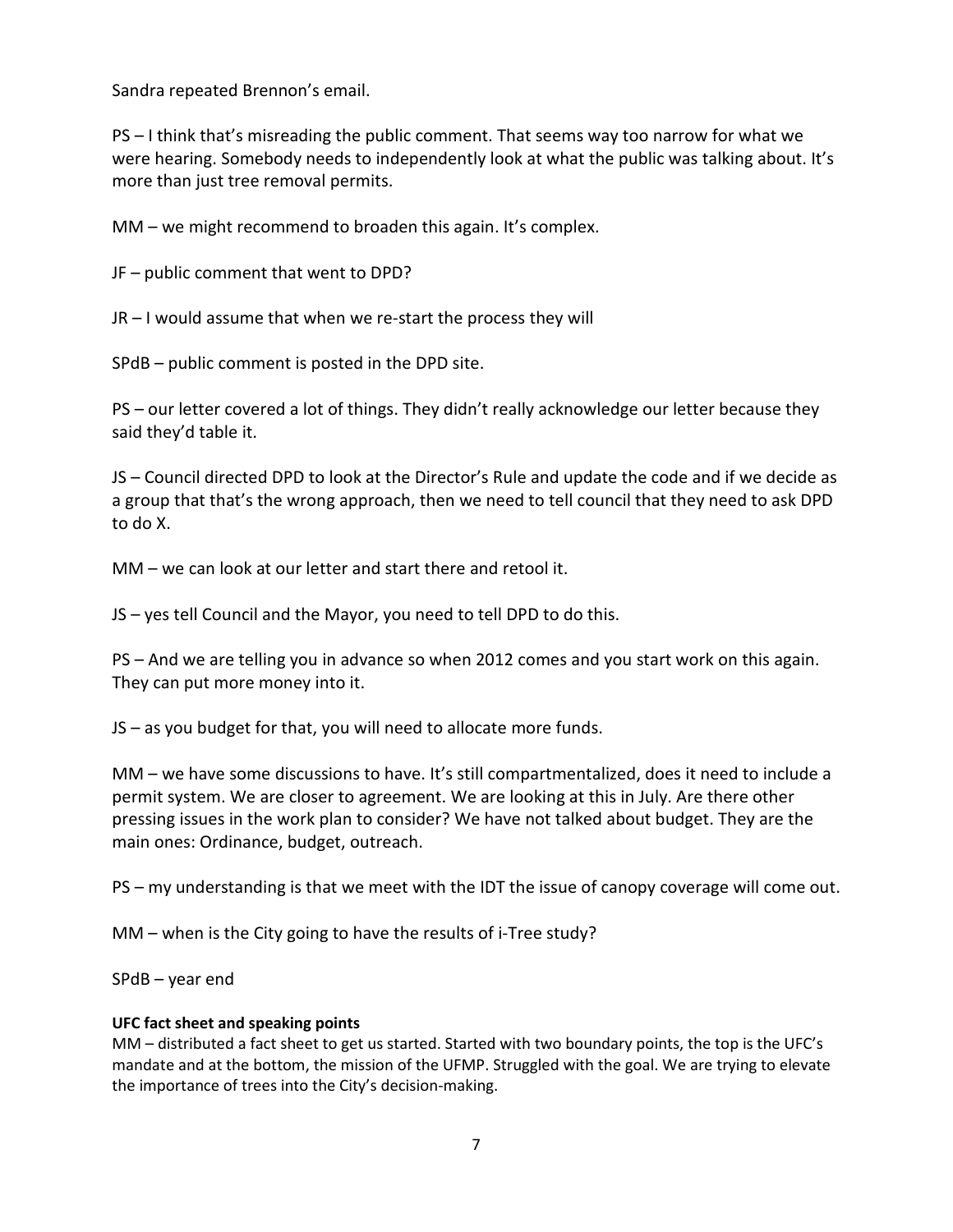PS – We just want it to be fairly simple. Need to have the tree ordinance status. We are going to get a lot of questions on that.

JR – is this supposed to be issue by issue stuff?

PS- no, just give us the ability to glance down to address questions of the public. Simple facts.

JR – recent activities/current projects

MM – I had two primary directives, it was help strengthen the City's regulation component and planting more trees. I don't know if that fits in there.

JF – you can't achieve the 30% goal without planting more trees.

JR, PS – we like what you did here

JS – I would like to see that it's getting larger, not just maintaining the status quo. Get the word increase in there.

PS – Do we need to have something talking about zones?

JF – maybe we need a speaking point to reinstate the UFMP across the zones.

MM – maybe add a sub bullet under #1 to talk about zones?

JF – are there any zones that have achieved their goals?

PS – Parks. But they are going to lose canopy over the next several years due to the poor quality of the canopy.

JR – the Design Commission are the stewards of the Comp Plan. As far as I can tell the steward of the UFMP is Sandra.

SPdB – the IDT

JR – I wonder if that's a role that we should carve out for ourselves. Being stewards would be more all encompassing than just helping implement. Review goals.

PS – is that possible? To change our goal? Through the ordinance? Maybe we can do it through the letter.

MM – the ordinance has already given us that role.

PS – Sandra already answered it: the IDT.

SPdB – at the staff level is not Sandra, it's the IDT. At this level it's you. The resolution I put in your packet says it.

JS- advice that the UFC work with the UF IDT to include language in the updated UFMP stating the role of the UFC.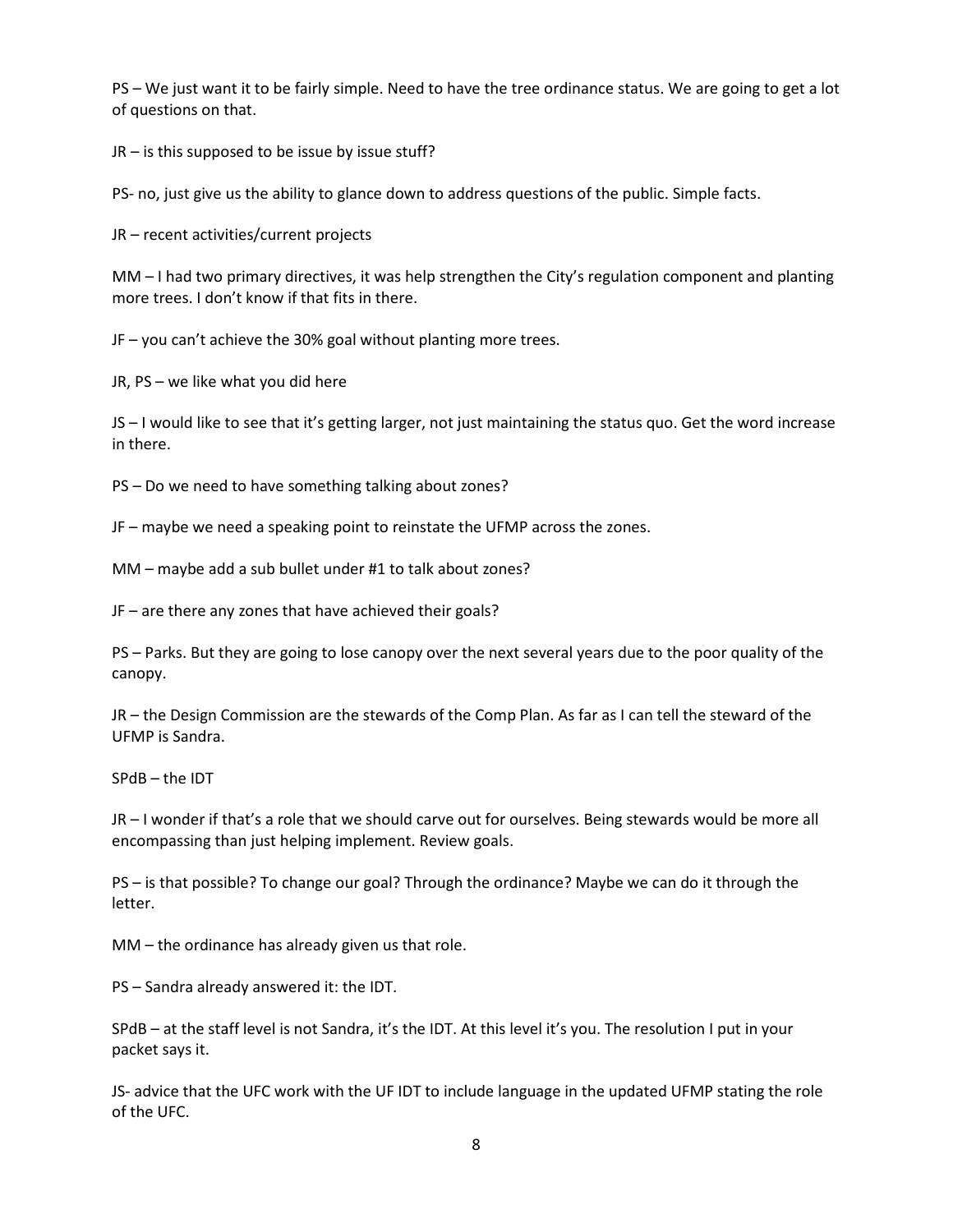MM – it will be very good for us to have the mandate from Council when they adopt the UFMP next year.

JF – the difference between advising and stewarding is metrics, raising the awareness of people that relate to the canopy goal. Some people are uninformed about it. Get the word out.

PS – you are right, it's semantics. My perspective is. I was on the Ped Advisory Board and when we got to be stewards of the plan much more rigor came into what the board had to do. You got your agenda and are reviewing the rigor of the departments in the city. Are they following the plan? You are the cops of the plan.

JR – stewardship is your are responsible for the growth and health of that thing. As the plan is supposed to go through regular updates I would like for us to be involved if not fully responsible for them.

JF – other agencies to be similarly engaged and buying in. Make sure the network is there.

MM – that's where we are going to with the meeting with the IDT

PS – it would be great to realign our work plan when we meet with them.

JR – what does the IDT do as the stewards of the plan? They are responsible for the update…

SPdB – Once we can true up what the canopy is doing. We might be able to extrapolate the i-Tree results to get some canopy date, but that's not certain. We will need to have another tree canopy assessment via satellite. Something that provides apples-to-apples. When we wrote the UFMP we established goals, we also did the Five-year implementation strategy, we keep track of what we said we would do and at the end of the year we produce a progress report that we bring to you. That's the opportunity for you to say wait…

JF – that's when what Gordon said comes in, we have all these agencies we have Seattle reLeaf, SDOT, GSP, all of that is supposed to be captured in that report.

SPdB – yes, each department has a work plan with goals that have been set by the UFMP. Parks reports on the GSP because it takes place in their land. Each department that has a stake in the UFMP has their workplan already established. As we update it we will see where we are. We are starting to work on it now to be prepared for the conversation with the UFC. How can we better adapt our actions to get to 30 by 2037. That's the opportunity for the UFC when we bring our work plans and the progress report for you to are or are not accomplishing the UFMP goals. The stewardship, in my mind, the way we are asking residents to become stewards of the urban forest, I'm thinking the UFC IS the steward of the UFMP via review of these reports.

GB in the plan it makes reference to the Urban forest Coalition.

SPdB – that is now the UF interdepartmental team. Also the numbers in the plan are outdated compared to the numbers in the 5-year implementation strategy. All of that needs to be updated. What I would like to do is after we are done updating the UFMP is to create another 5-year implementation strategy, that way we keep on moving and not having to wait until the following update to fine tune our actions to accomplish the goals and objectives.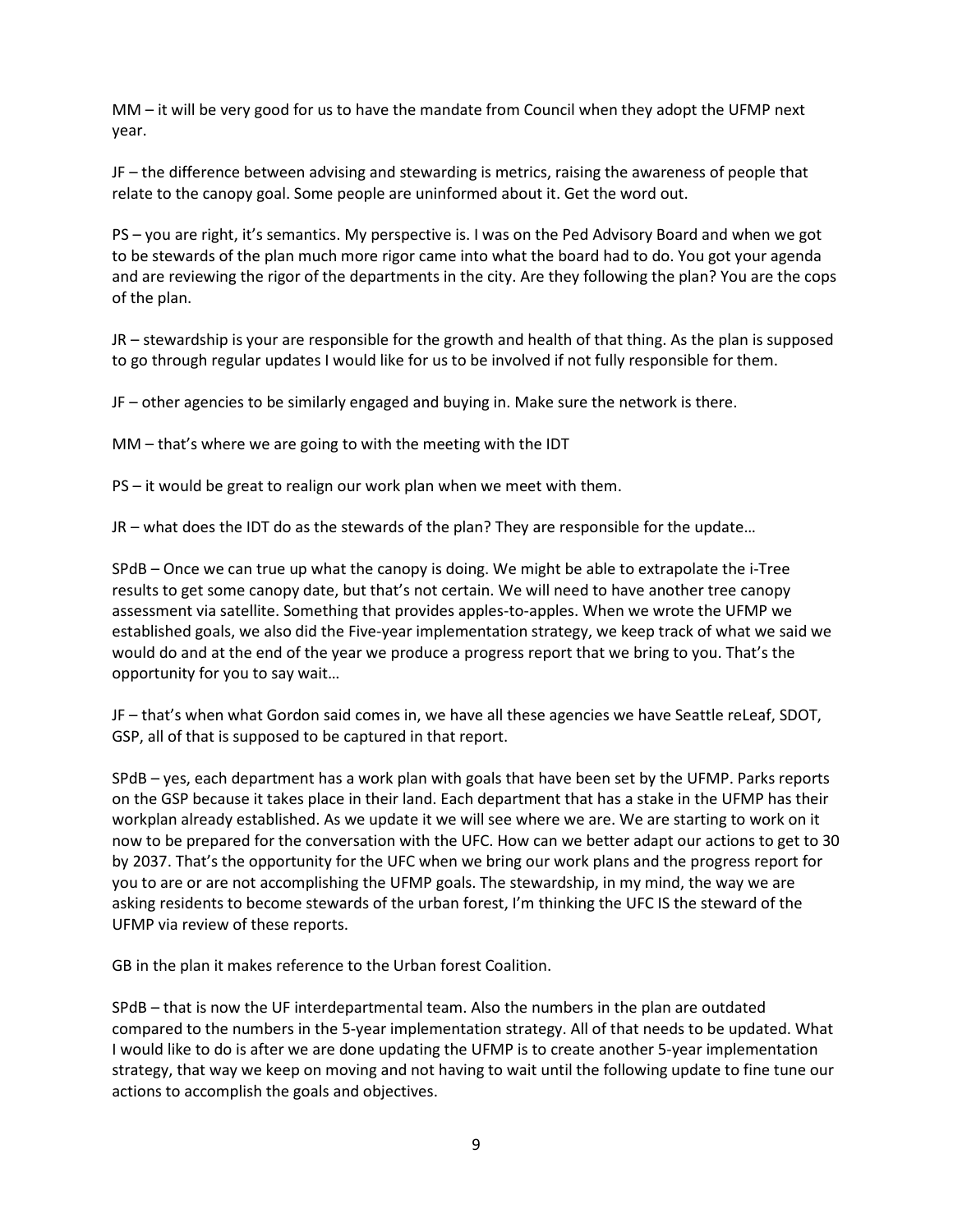MM – I think the status report is good. There are things we can suggest to re-prioritize. The work plan for the IDT, even though we are talking about the opportunity being in private property, a lot of the work they do day-to-day is not that. It's only Jana doing the real private outreach. How do we channel more funds to that effort.

SPdB – just to bring that into perspective. Trees for Neighborhoods was created two years ago by OSE as a pilot, because we saw that as a gap. That's why we are proposing that it moves to SPU to give it more legs and ability to grow. The Seattle reLeaf was created by the IDT as a place to have all the information residents might need regarding the UF in one place. The specific role Jana has been playing in the Trees for N'hoods and the other two grant-funded efforts, the Urban Orchards, and Tree Ambassadors, were the result of that exploration done at the IDT level and that position's role to seek grants and partnerships. The idea is that that program will be a resource for the whole of the IDT. The fact that the program is not in Parks, it doesn't mean it will not support Parks on their needs, for example.

JR – the comment that was put forth is the idea of helping implement the UFMP and help achieve 30% canopy cover goal. At a higher level we want to be stewards of the UFMP along with the IDT.

MM – we can add the stewardship piece and add the land use piece.

SPdB – I will re-read the article in the DJC and bring up at the IDT that someone in DPD was not well informed and it might be confusing when people talk about issues with the media. These are all good things for us to work on. It's important that conversations had at the IDT get trickled throughout the departments.

MM – maybe they were misquoted. One role of the UFC is to continue to ask people what is the goal for the different zones…

PS – what's interesting is the discussion of whether trees are appropriate in industrial areas. I think with those on this and under recent activities/current projects…

MM – add ordinance on recent activities

JR – maybe put ongoing items instead of current projects…

#### **Logistics of next weeks' Torchlight Parade route tour**

SPdB – next week we are meeting with SDOT staff to take a tour of the Torchlight Parade route. We'll meet at 3:00 p.m. at Fourth and Wall. Then we'll go to John Small's office and we'll talk about Matt's canopy cover project with Audubon.

MM – I don't have all the city data. I have data for Columbia City and SE Seattle. UW students have data on Columbia City that might be more accurate. Good introduction to metrics.

JF – metrics is our Achilles heel right now.

MM – I can explain how we did it. Maybe check where they are on the i-Tree?

SPdB – Did you also want to finalize the UFC Seafair recommendation? I will bring copies so we can work on that.

MM – we should definitely do that.